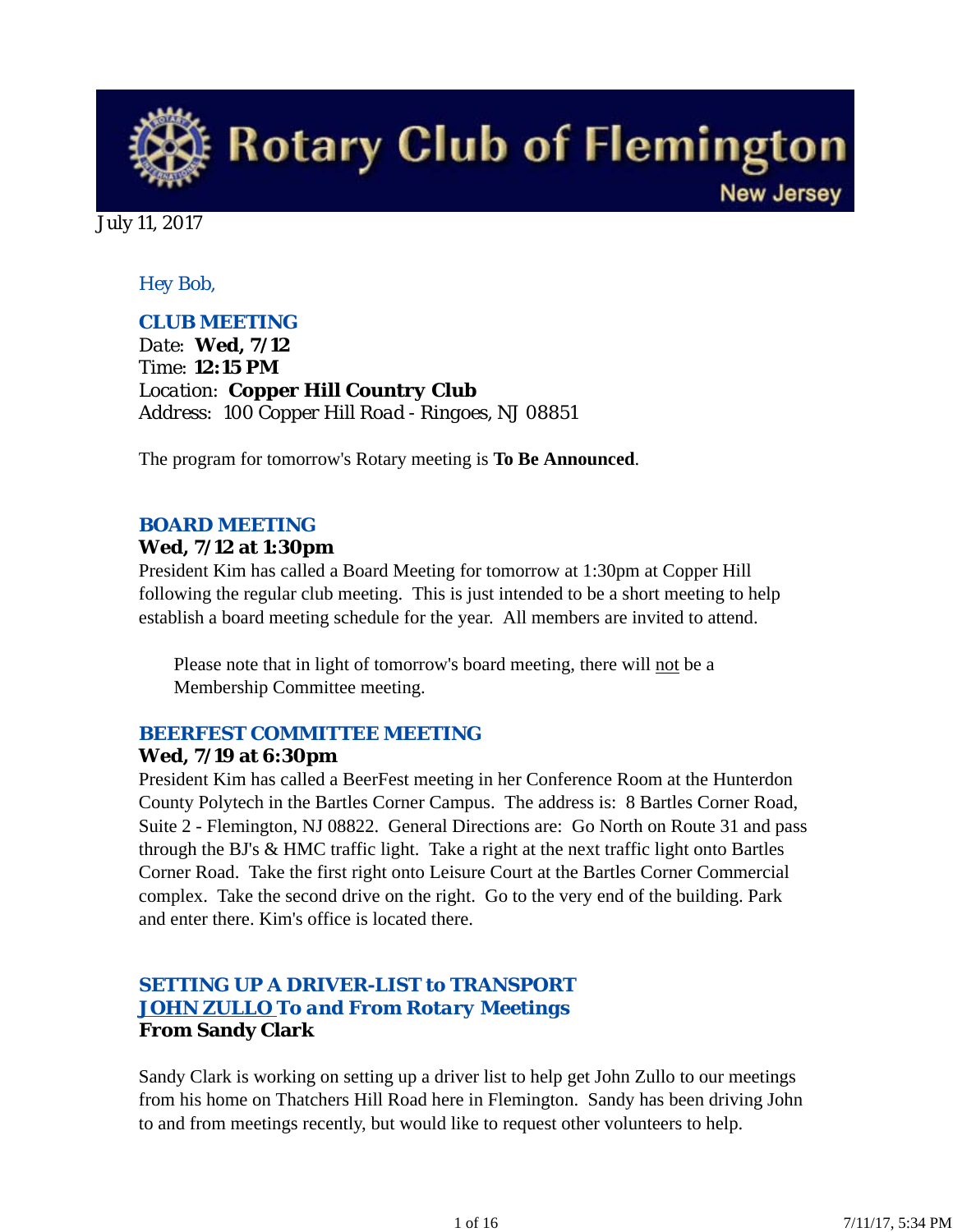Sandy is looking for 4 to 8 members (he'll be one) who are willing to chauffer John perhaps one time per month. Or possibly one way, once per month if we have enough people willing to help.

If you are able to help, please contact Sandy at (908) 782-7966 (or) **Click Here** to generate an email to Sandy.

# *EDWARD GEORGE ZANETTI "ED"* **1924 - 2017**

We are very sorry to share the news that long time member, Ed Zanetti, passed away on Monday, July 3. Ed joined Flemington Rotary in 1971 and had the classification of Plumbing & Heating. He maintained over 40-years of Perfect Attendance. Even up until the last few years while living in Florida, Ed would continue to mail his make-up cards to keep up his perfect attendance. Ed also received the Paul Harris Fellow award from Flemington Rotary. The following is Ed's Obituary as it appears on Holcombe-Fisher's website:

### **Obituary for Edward George Zanetti 1924 - 2017**

Edward George Zanetti, age 92 of Flemington, NJ, passed away July 3 ,2017 in Sarasota, FL.

Born September 27, 1924, in Flemington NJ, he was the son of the late George and Julia (Miller) Zanetti.

He was preceded in death by his sister Marilyn Zanetti Marion and his brother Gregory Zanetti. His nieces, Kathleen Marion and Vicki Marion and nephews, Thomas Marion and Michael Marion.

He is survived by his loving wife of 69 years, Olga (Pat) DeMilto Zanetti, his sons Edward A. Zanetti and Daniel J. Zanetti and his wife Diane and his daughter Melody L. Otto and her husband Jurgen. His grandchildren, Melissa Zanetti, Daniel Zanetti, Tammy Wiszniewski, Dennis Johnson, Dawn & Brian Moschberger, Michael Ronaldo and Austin & Linda Smith. His great grandchildren, Edward J. Zanetti, David & Bryan Wiszniewski, Logan Johnson, Zachary, Lauren & Leah Moschberger, Maisie & Natalie Ronaldo and Austin J. Smith.

Edward spent a lifetime of showing kindness and consideration to everyone. He was always a loving, kind, compassionate and generous husband, father, grandfather, uncle and friend.

Edward served proudly in the United States Army 361st infantry during WWII. He was awarded the Bronze Star. In 1941 Edward and his father started "George Zanetti & Son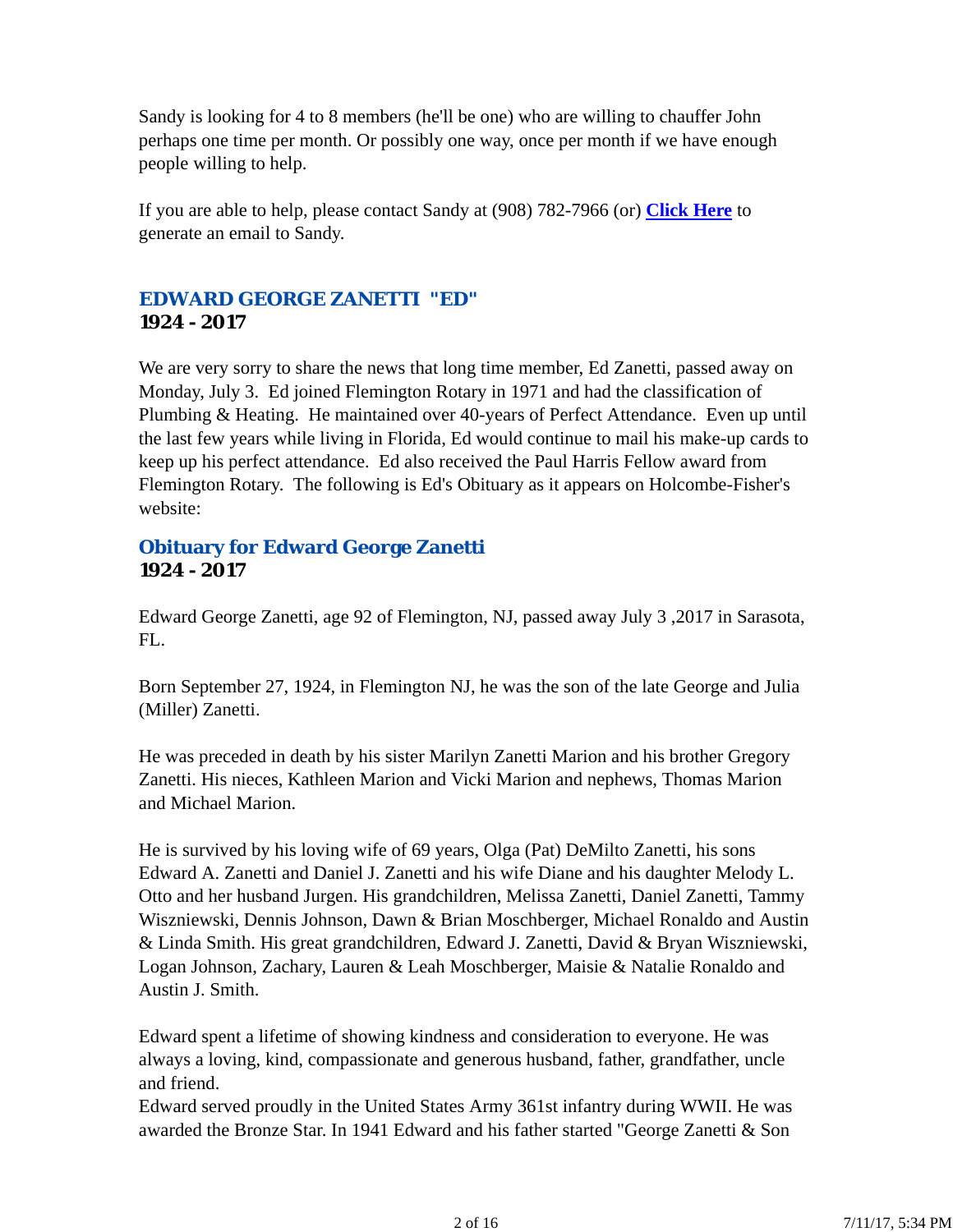Plumbing & Heating". They proudly served the Flemington area until 1992. Upon retirement Ed and Pat spent much of their time in Sarasota Florida better known to them as "Paradise". However, in his heart his home was always Hunterdon County.

He was an active member of the "Rotary Club of Hunterdon County" and celebrated 42 years of perfect attendance. He was also a lifetime member of the Flemington Veterans of Foreign Wars, of which he was a founding member.

Funeral services will be held on Saturday July 8, 2017 at 10:30 AM at Holcombe- Fisher Funeral Home, 147 Main Street, Flemington, NJ. Interment will be in St. Magdalen Mausoleum, Flemington, NJ. Calling hours will be Friday, July 7 ,2017 from 6 to 8 pm in the funeral home.

In lieu of flowers please make contribution to: Tidewell Hospice, 5955 Rand Boulevard, Sarasota, FL 34238.

**Click Here** to view the Obituary on Holcombe-Fisher's website.



*Flemington Rotary EVENING SOCIAL* **Wednesday, July 26** Time: **5:30pm** to **7:30pm** at the **Flemington Area Food Pantry** 154 Route 31 North - Flemington, NJ 08822

We hope you can join us for an Evening Social! It will be held at the Flemington Area Food Pantry,

which is located across the parking lot from the entrance to the Flemington Wal-Mart. We will be inside in the large front open space.

The club will provide some general appetizers, non-alcoholic drinks as well as wine & Craft Beer.

There is No cost to attend. Families and kids are welcome.

There will NOT be a regular lunch meeting this day. The lunch meeting is canceled in lieu of the evening social event. Please bring your spouse, significant other, family member or other guest with you. If you have any questions, please contact Karen Widico at kwidico@njprevent.com

Please RSVP to this Evite with the total number of people who will be attending with you. This way we can make sure to plan accordingly.



### *FLEMINGTON ROTARY BEERFEST*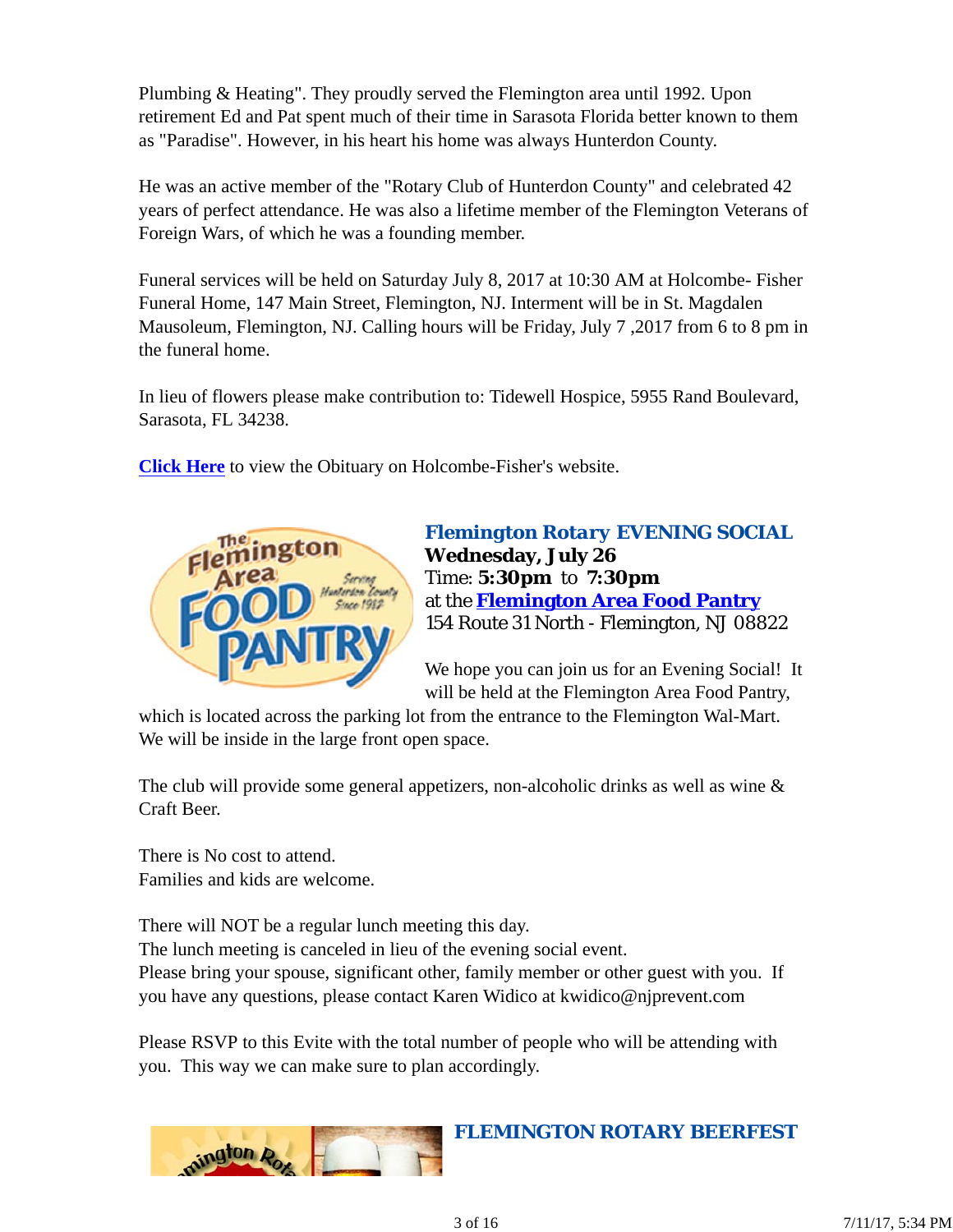

# **Saturday, October 14, 2017** VIP Session: **12noon** to **1:00pm** General Session: **1:00pm** to **4:30pm** Liberty Village Outlet Marketplace

The **Flemington Rotary BeerFest** is an event that allows participants to taste and sample many different kinds of Craft Beers from a

variety of different Breweries. There will be live music to enjoy and food available to purchase.

We plan to have more than **60 beers** from **30 breweries**.

We are happy to share that both breweries from Flemington, NJ (**Lone Eagle Brewing** and **Conclave Brewing**) will be attending the event!!!

The event will take place within the open parking area of the **Liberty Village Outlet Marketplace**, located in Flemington, NJ. A limited number of tickets will be offered in two different tasting sessions.

**Click Here** to view the event website for additional details.

**PowerPoint Presentation**: **Click Here** to download a copy of the PowerPoint presentation that Kim presented at the May 10, 2017 club meeting.

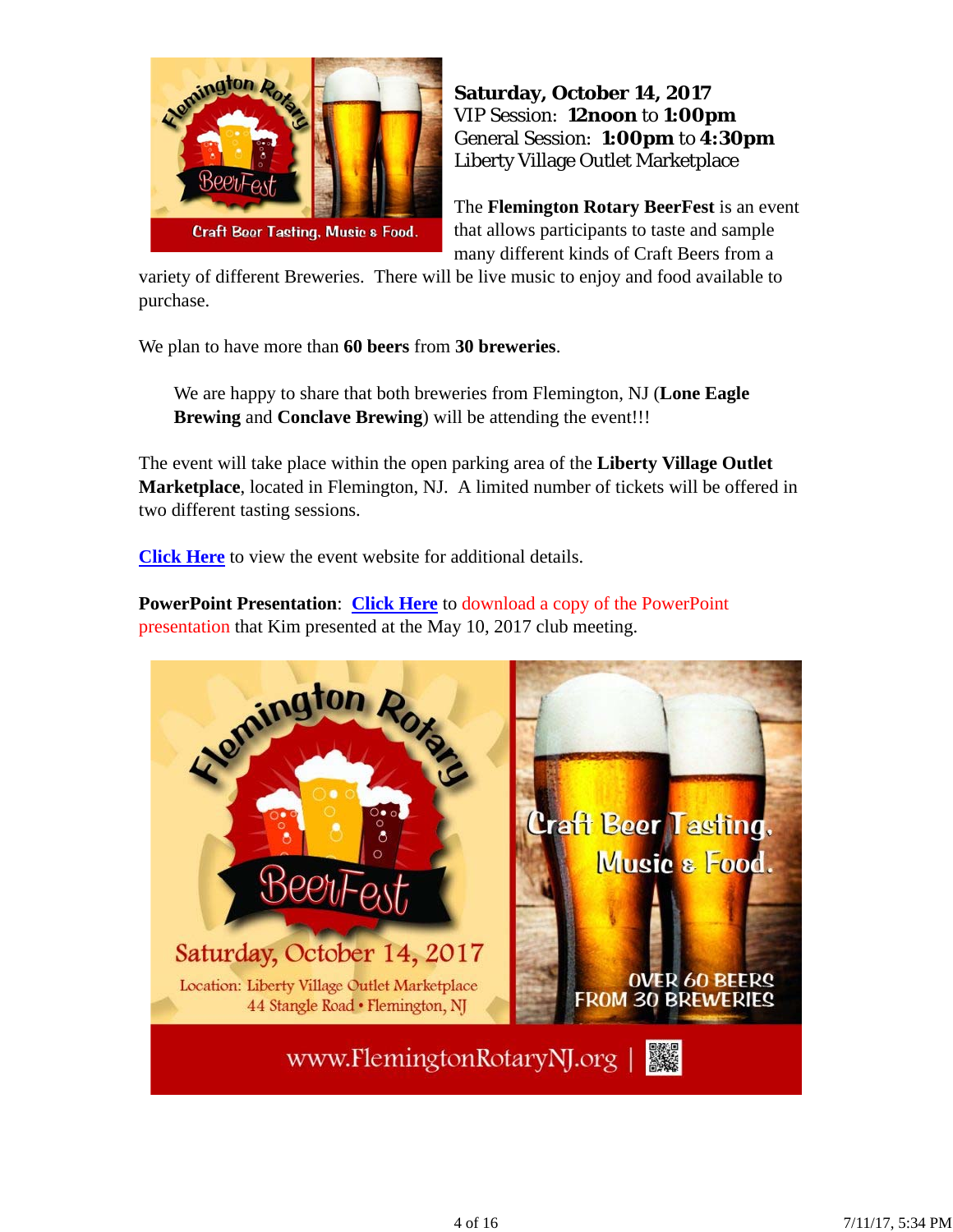# The Clinton Sunrise Rotary Club presents their *SPRINTIN CLINTON AND RUBBER DUCKY RACES* **Saturday, July 15** at **7:30am Sunday, July 16** at **2:00pm**

The Clinton Sunrise Rotary is pleased to announce the continuance of 2 Clinton traditions: the 37th annual **Sprintin Clinton Running With the Ducks**, a 5K race and 1 mile fun run/walk scheduled for Saturday, July 15th and the 28th annual **Rubber Ducky Race** scheduled for Sunday, July 16th.

**Sprintin' Clinton** will begin at **7:30am on Saturday** - an early race start to take advantage of the cooler morning weather. "The Sprintin Clinton is a historic event in Hunterdon County - this is now our 37th year," stated Lu Ann Aversa, Race Director. "This year we are enhancing our team challenge - gather your friends and co-workers and challenge each other to your personal best!" Online registration is available at www.raceforum.com/sprintin

The Sprintin Clinton festivities will be followed on Sunday afternoon by the **Great Hunterdon Rubber Ducky Race** in downtown Clinton at the falls. **Race start is 2:00pm**. "Last year we had a great race outcome," said Lynn Arnold, Rubber Ducky Race Director, "raising over \$14,000. We hope to have even more ducks in the race this year and raise even more money for charity!" Individuals can sponsor a duck for \$10 and have the opportunity to win one of several great prizes. First prize is a 4 day, 3 night Walt Disney World Package for two (includes air for 2, hotel, & Park Passes) or a trip of equivalent value. Proceeds from this event benefit the American Cancer Society and the Cancer Support Community CNJ.

Major sponsors to date for the 2017 Races include Economic Concepts, Farmers Insurance Company of Flemington, Holt Charitable Foundation, and Hunterdon Healthcare.

 "The Clinton Sunrise Rotary has been a viable part of the North Hunterdon community for many years," stated Mary Beth Sullivan, Clinton Sunrise Rotary President, "and this year we are celebrating our 28th Anniversary! Our members work together to address both the needs of our local community and in the international arena. Locally, we have provided financial support to various community agencies such as the Open Cupboard Food Pantry and the Clinton Police, Fire & Rescue Squads. In 2015 we installed a Fit Trail in Hunts Mill Park in the Town of Clinton. In addition, we provide scholarships for local high school students; collaborate with Hunterdon County Polytech to bring the "Bridging the Gap" program, an educational business skills workshop, to the students; conduct annual flu shot clinics and an annual blood drive; contribute to the safety of our children and community by purchasing & donating a "Speed Caution" sign for the town of Clinton; sponsor a free Fishing Derby for area youth; and assist local residents in need with emergency funding. Internationally, we sponsor "Polio Plus" - a Rotary program whose aim is to eradicate polio worldwide; and we support international housing projects that build low-cost housing for families in need."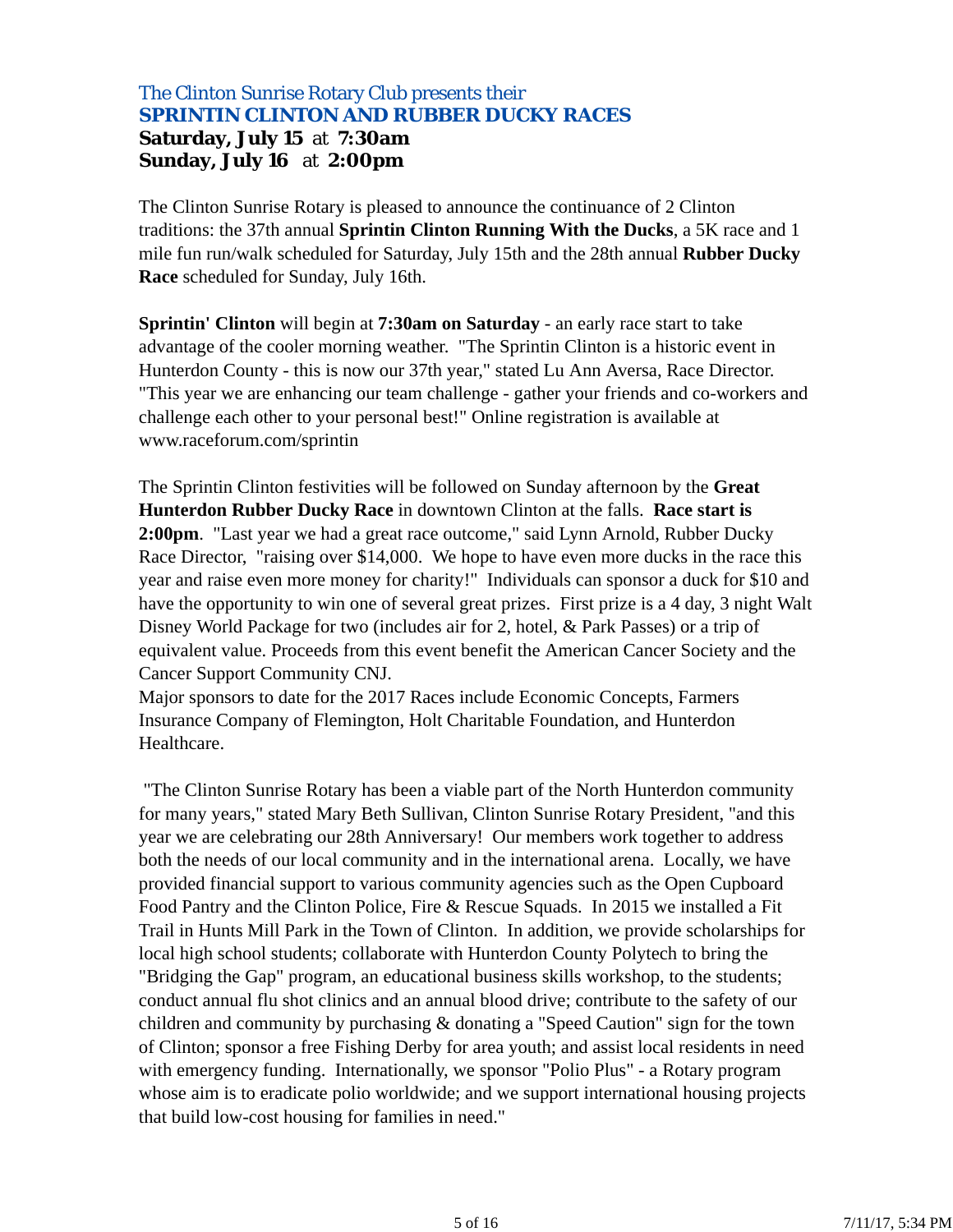Funds raised from commercial sponsorships and race entries help to support these projects. Information about both race events and sponsorship opportunities is available on our website www.clintonsunriserotary.org or contact Lu Ann Aversa at 908-483-4327 or email laversa@hcymca.com

**Volunteers Needed!** If you are interested in lending a hand, the Clinton Sunrise Rotary Club could use some extra help to run the event. Below is a link to sign-up to help:

**http://www.signupgenius.com/go/10c0c4aa8a823a7ff2-sprintin**



# *CHANGING of the GUARD DINNER Follow-Up* Held on **Wed, June 28, 2017** at the Copper Hill Country Club

The 2017 Changing of the Guard Dinner was a great evening, held on Wednesday June 28 at the Copper Hill Country Club. President D.J. (now Past-President D.J.) thanked everyone for their help and service over the last Rotary year. He also provided a summary of the accomplishments of

Flemington Rotary over the last year.

The Rev. Dr. Herb Bohler then gave a very nice photo summary of the past years events, fundraisers, programs and other highlights.

After thanking Past President D.J. for his hard work, our new President Kim Metz announced that our Sergeant-At-Arms for the next year will be **Dianne Durland**.

Read below for the Photo Album from the COTG dinner as prepared by Herb Bohler.

# *The following is a summary of the 2016-2017 Award Recipients*:



# *2016-2017 ROTARIAN of the YEAR* **KIMBERLY METZ (Kim)**

The Rotarian of the Year (ROTY) award is the highest honor given annually to the member that has provided the most significant "Service Above Self" contribution to the 5 Avenues of Service over the most recent Rotary year. The 5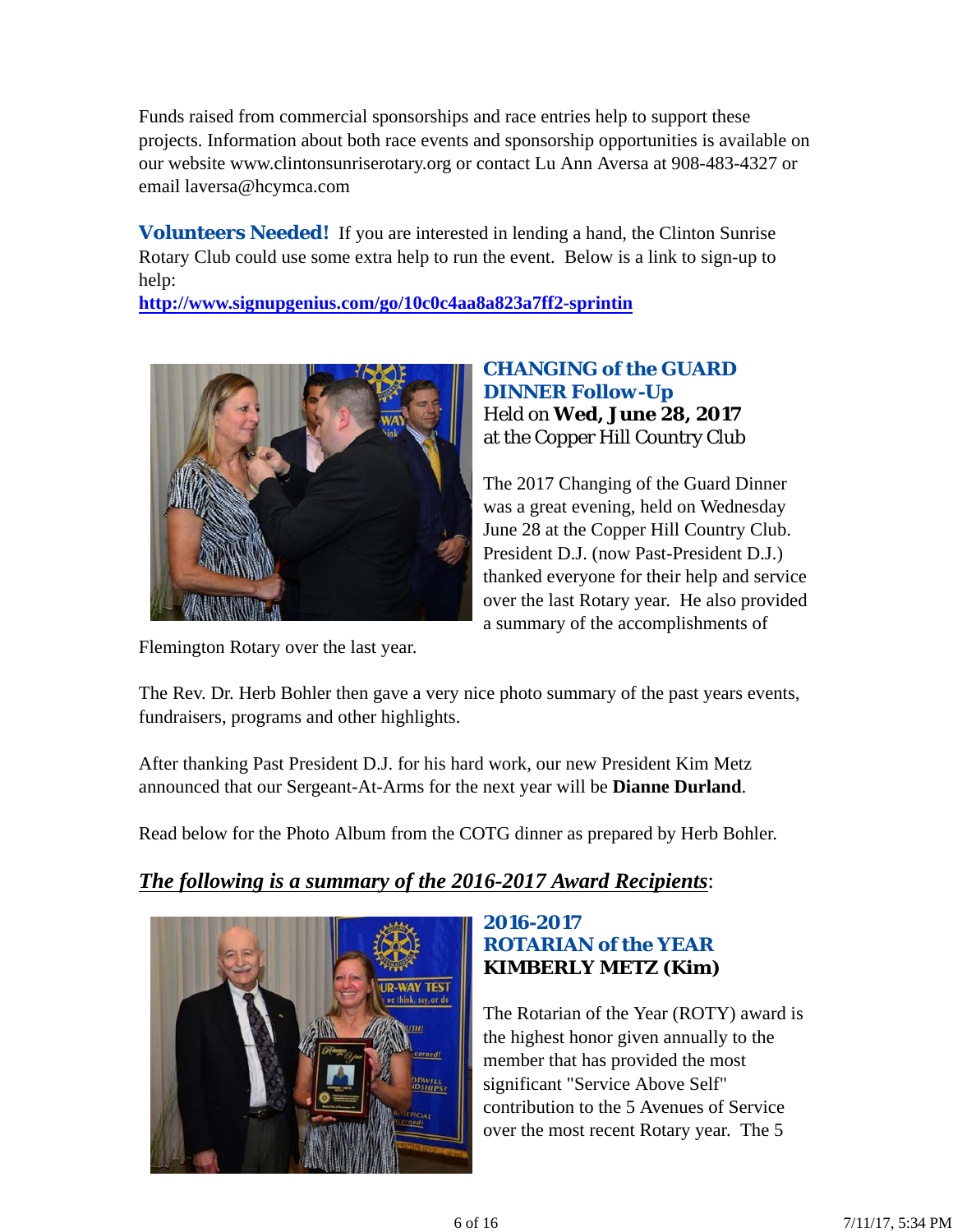

Avenues of Service are: Club Service, Community Service, International Service,

Vocational Service and New Generations. The recipient is selected by the ROTY Committee, which consists of all prior recipients of the award. The award was presented by Sandy Clark, Chair of the Rotarian of the Year Committee. Congratulations, Kim!!!



# *2016-2017 PAUL HARRIS FELLOW* **DARREN LOEW**

The Paul Harris Fellow (PHF) award is an annual award given to the member or person that has provided a significant "Service Above Self" contribution to the 5 Avenues of Service over their entire **history** of being in the club. The recipient is selected by the PHF Committee, which consists of all prior recipients of the award. The award was presented by Dick Stothoff, Chair of the Paul Harris Fellow Committee. Congratulations, Darren!!!

The Paul Harris Fellow Award, as presented by Flemington Rotary, is not to be confused

with the Paul Harris Fellow Recognition, which all members receive automatically after contributing \$1000 or more to the Rotary International Foundation for the "Annual Programs" fund. Most members contribute to the RI Foundation via the "Every Rotarian, Every Year" program by giving \$100 annually to the Foundation.



### *2016-2017 DISTINGUISHED SERVICE AWARD* **JOHN J. ZULLO (JOHNNIE)**

The Distinguished Service award is annually presented by the current Club President based upon a members significant contributions to the club as viewed through their eyes. The Club President is in continual contact with club members and is aware of the contributions that each members make, even if those contributions are not readily noticed by all other members. Thus, the award recipient is selected directly by the Club President.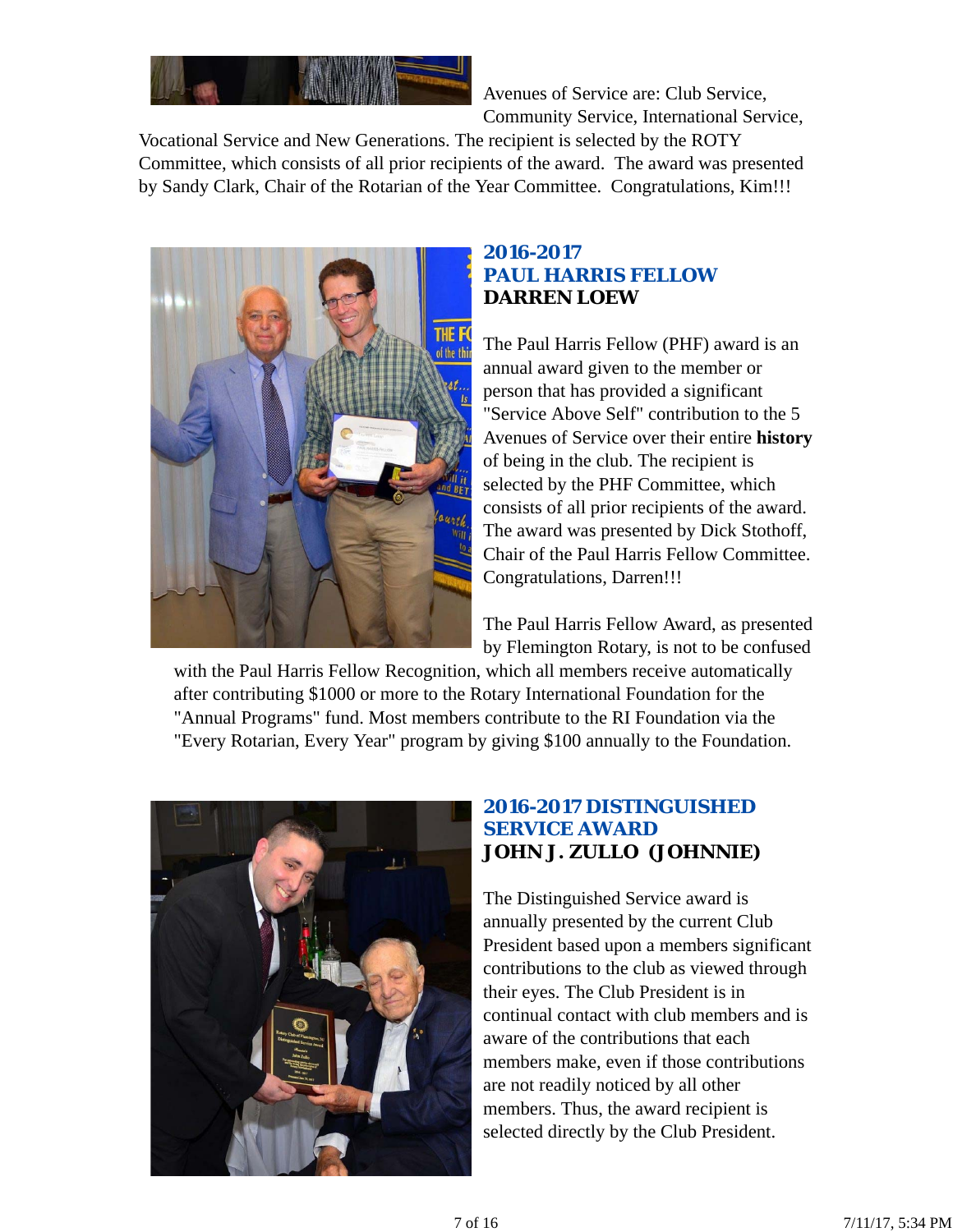

Congratulations, John!!!

D.J. added that he presented the prestigious

Distinguished Service Award to John J. Zullo for "true and selfless service throughout the years and for bringing our club together in fellowship in a way that has not been seen in years and has brought us back to the foundation of why we are all Rotarians."



# *2016-2017 SILENT SNEAKER AWARD* **HERB BOHLER and KEN SKOWRONEK**

The Silent Sneaker award is annually selected & presented by the current Club President. They solely select a recipient (or recipients) based upon a members significant contributions to the club over

the last year, however, in a way that most other club members would never have seen or recognized. Thus the name Silent Sneaker. Congratulations, Herb & Ken!



# *2016-2017 PERFECT ATTENDANCE AWARDS*

The following members were acknowledged for their years of Perfect Attendance, as presented by Club Secretary, Karen Widico. Missing from the photo are Terry Ownes and Bob Newland, who were not able to attend.

- **Terry Ownes..........12 years**
- **Joe Ziegler..............8 years**
- **Bob Newland..........6 years**



*2016-2017 "ALWAYS THERE AWARD"* **KAREN WIDICO and**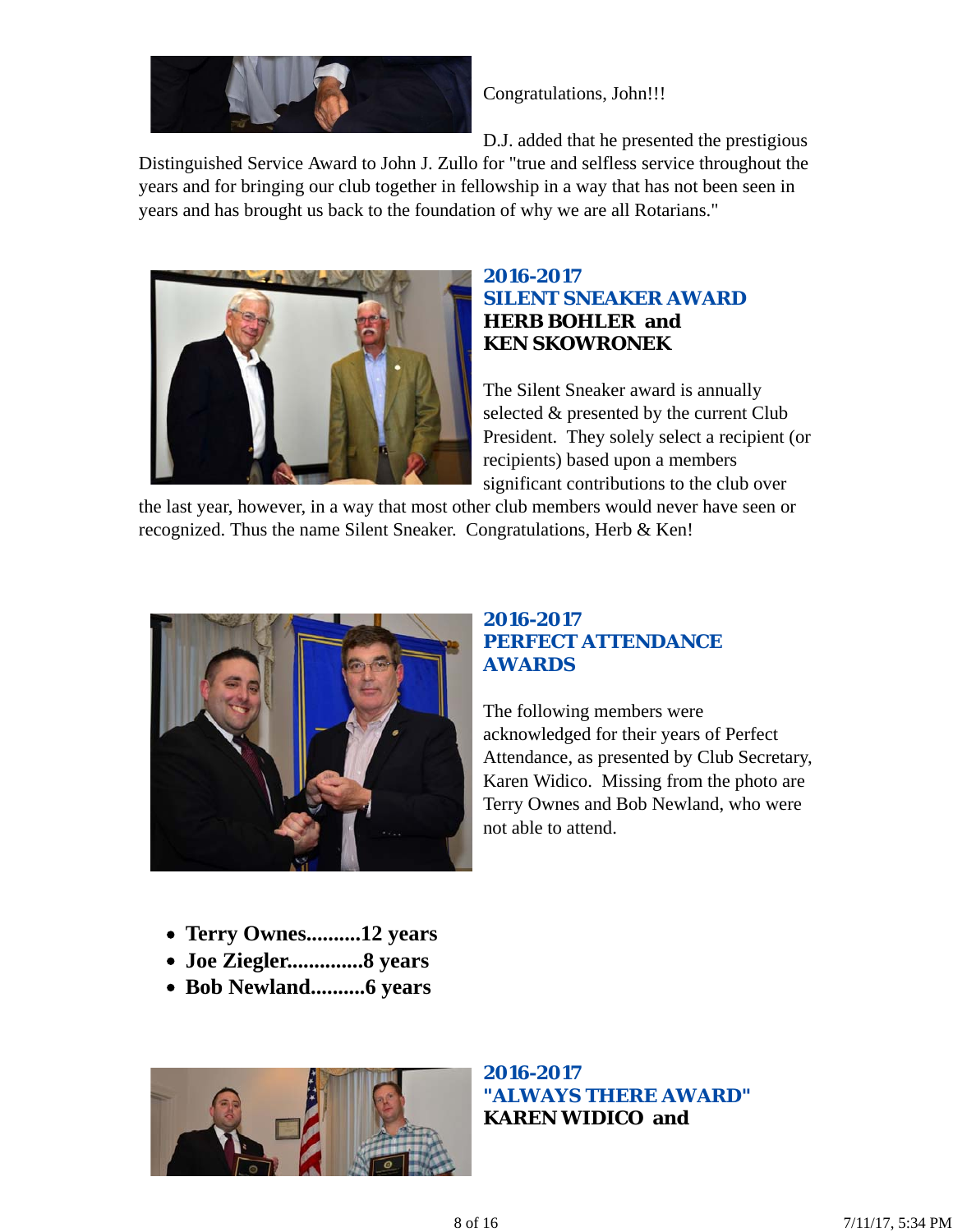

Karen, who was not able to attend.

# **BOB CHITTENDEN**

President D.J. presented the "Always There Award" to Karen Widico and Bob Chittenden for always being there when needed. Missing from the photo was



# *2016-2017 "GET 'ER DONE AWARD"* **SANDY CLARK**

President D.J. presented the "Get 'Er Done Award" to Sandy Clark for assisting the Club on all levels, always with the "Sandy Smile" and impeccable attention to detail.



# *2016-2017 "REIGN 'EM IN AWARD"* **JOE ZIEGLER**

President D.J. presented the "Reign 'Em In Award" to Joe Ziegler for promoting the ideals of membership in Rotary International and assisting our club to grow so we can continue to serve the community.



# *2016-2017 "NEW MEMBER AWARD"* **ALLAN VERA and MICHAEL GOODWIN**

President D.J. presented the "New Member Award" to Allan Vera & Michael Goodwin for stepping up as a new member to help promote the ideals and principles of the Rotary Club of Flemington, NJ and to help Rotary International grow and prosper.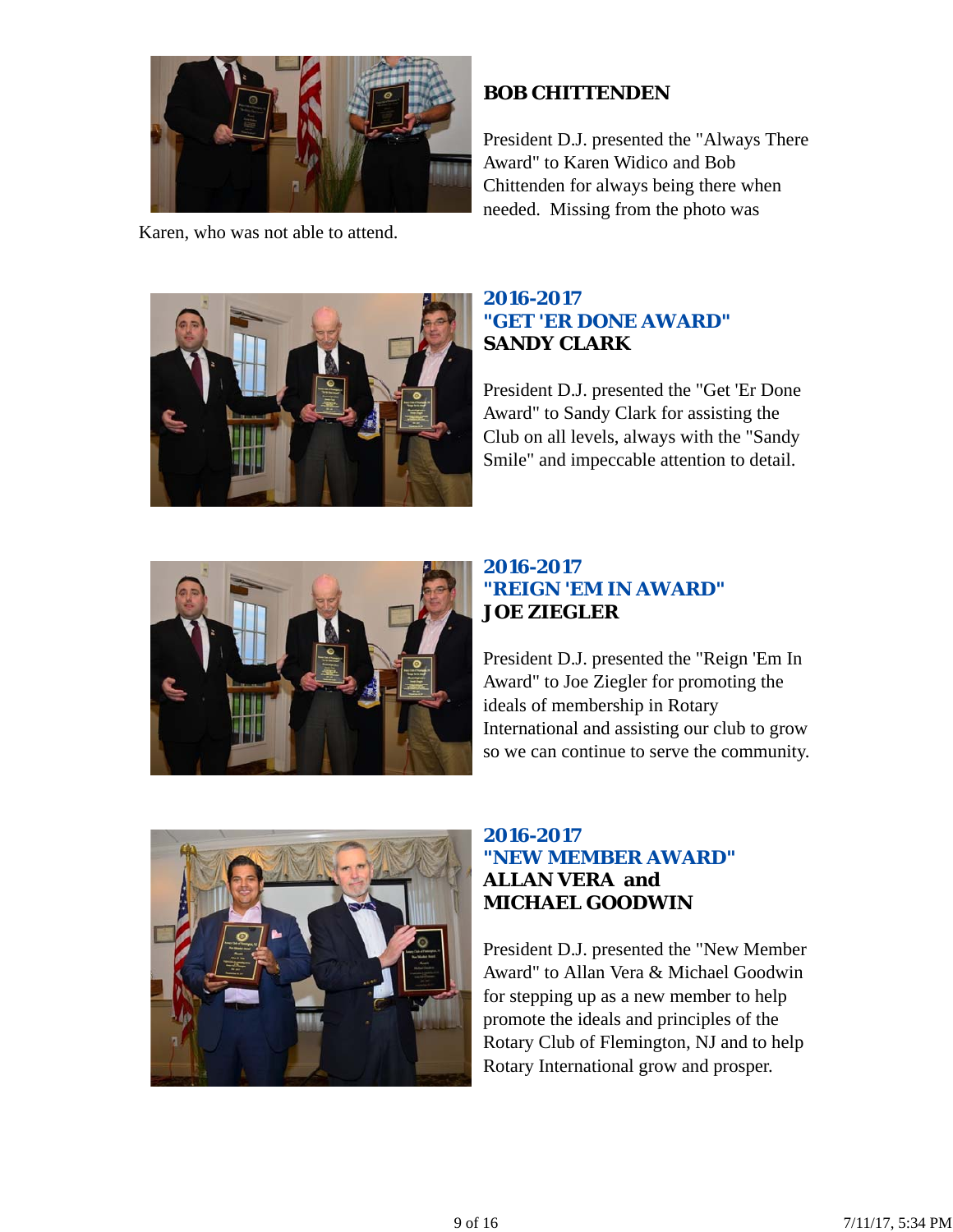

*PHOTO ALBUM from the 2017 Changing of the Guard Dinner* Held on **Wed, June 28, 2017** Copper Hill Country Club

**Click Here** to view the Photo Album from the recent Changing of the Guard Dinner.

A very special thanks to the Rev.

Dr. Herb Bohler for taking the photos and generating the album for everyone to enjoy!!



# *Find us on Facebook*

Click the image to the left to connect with the Rotary Club of Flemington, NJ on Facebook.



# *The Flemington Rotary MEMBER DIRECTORY Is Updated on the Website*

A PDF copy of the Club Directory kept on the club website, located on the password protected "**Members Only**" page. To access this, simply goto **www.FlemingtonRotaryNJ.org** and click on "Members

Only" in the upper left. The page is password protected. If you do not have the password, simply email us and request it.

If you see any updates that need to be made (a change of address, email, phone number, something is not listed correctly, etc.), please email Sandy Clark and request any changes to be made. **Click Here** to generate an email to Sandy.



# *SPEAKERS & PROGRAMS BEING SOUGHT*

Mick Schaible is looking for some ideas for upcoming meeting programs and speakers. If you have any leads, please pass them onto Mick, who will follow-up to schedule the speaker.

**Click here** to generate an email directly to Mick.



# *HUNTERDON COUNTY*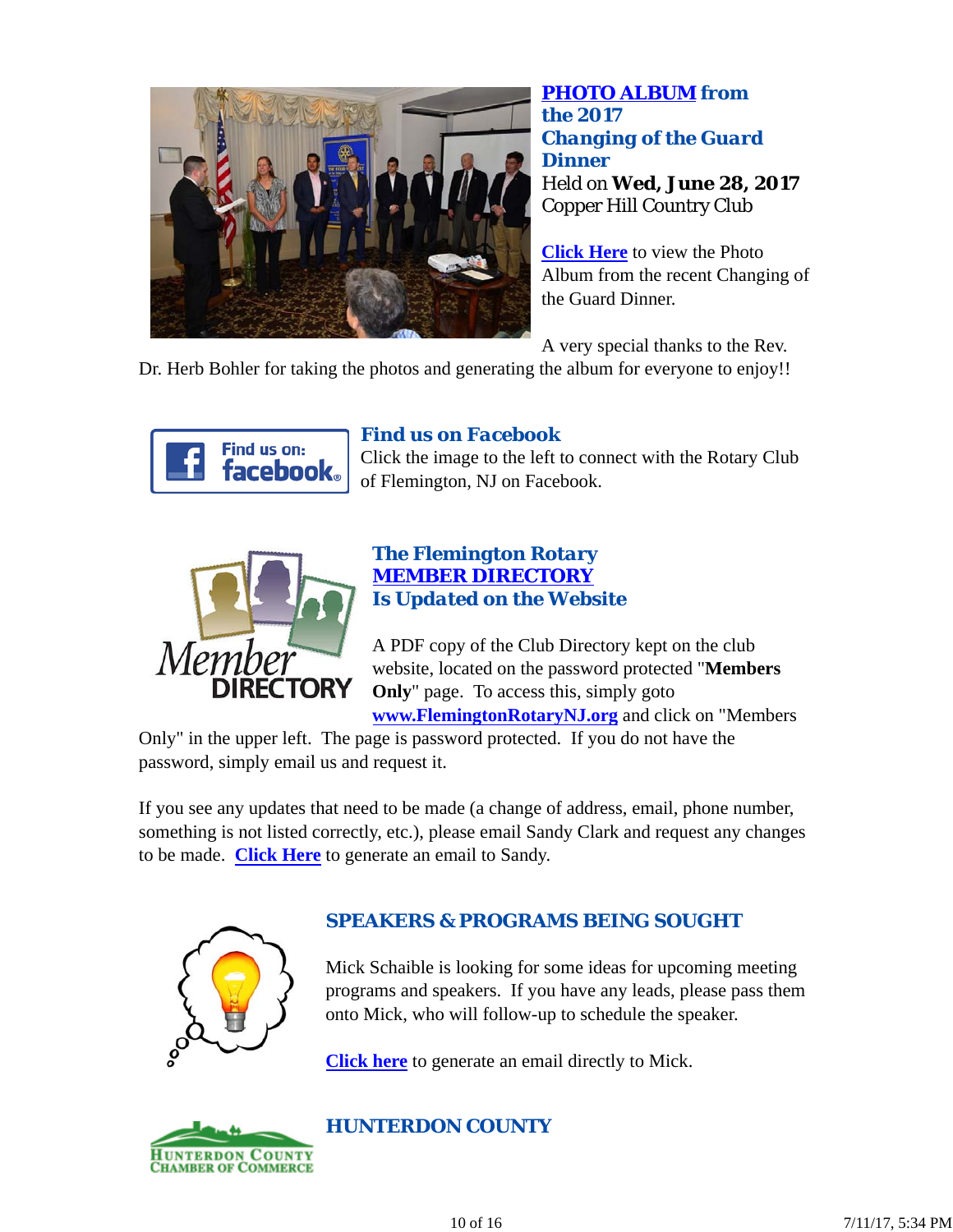

As you know, the Rotary Club of Flemington is a member of the H.C. Chamber of Commerce. This enables all Rotarians the ability to attend a Chamber function as a "member". If someone asks you what your business is, you would explain that you are a member representing the Rotary Club of Flemington. **Click Here** to visit the Chamber website for a listing of upcoming events.

# *ROTARY DISTRICT 7510 NEWS*

**Click Here** to read the current news from our Rotary District 7510.

# *UPCOMING DATES TO NOTE:*

Wed, 7/19: Douglas Reid-Green: Sustainable Aquaponics. Wed, 7/26: **Evening Social Event** at the **Flemington Area Food Pantry** (5:30 to 7:30pm). There will NOT be a regular lunch meeting this day. The lunch meeting is canceled in lieu of the evening social event.

Wed, 10/11: District Governor Official Visit.

**Next RCOF Board Meeting**: Wed, 7/12 at 1:30 PM. **Next Membership Meeting:** Wed, 8/9 at 1:30 PM (Usually the 2<sup>nd</sup> Wed).

**Upcoming RCOF Club Events, Fundraisers, Fellowship Events, Etc**.: 10/14/17 (Sat): Flemington Rotary BeerFest

**Rotary District 7510 Events & Functions:** To Be Announced.

#### *COMMITTEE LIST:*

**Click Here** to download the listing of all current Club Committee's and its members.

### *"MEMBERS ONLY" WEBSITE:*

# **Click Here for the Members Only section of the website to find:**

- 1) The "Membership Proposal Form" to propose a new member.
- 2) New Member Information.
- 3) An Online Copy of the Club Membership Directory.
- 4) A Link to All Photos Albums of the Club.

#### *ROTARY WEBSITE LINKS:*

Rotary International: **www.Rotary.org** Rotary District 7510: **www.RotaryNJ.org**

# *NEARBY ROTARY CLUB MEETINGS:*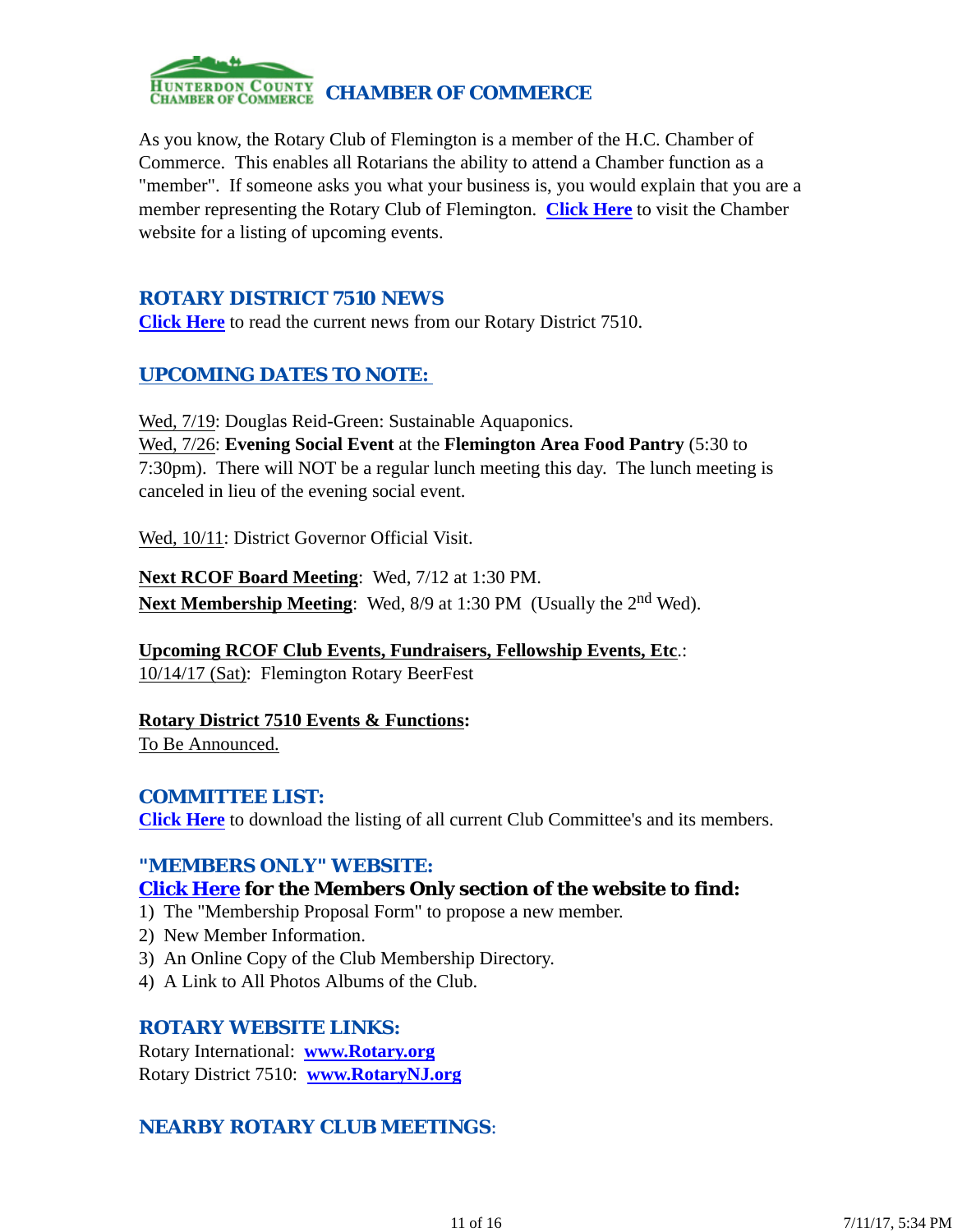As A Rotarian, you are Welcome to attend a Rotary Club meeting anywhere in the world. Click here for the Rotary Club Locator App. Or see below for some local meetings:

### Mondays

**Lambertville/New Hope** (6:30 pm) - Lambertville Station Restaurant; 11 Bridge Street, Lambertville NJ 08530

**Piscataway** (12:15 pm) - Radisson Hotel; 21 Kingsbridge Road, Piscataway, NJ 08854

### Tuesdays

**Whitehouse** (12:15 pm) - Max's 22; 456 Route 22 West, Whitehouse Station, NJ 08889 **Princeton** (12:15 pm) - The Nassau Club; 6 Mercer Street, Princeton, NJ 08540 **Bridgewater-Bound Brook** (12:15 pm) - Arbor Glenn; 100 Monroe St, Bridgewater 08807

#### Wednesdays

**Branchburg Township** (7:30 am): Stoney Brook Grille; 1285 Route 28, North Branch, NJ 08876

**Flemington** (12:15pm): Copper Hill Country Club; 100 Copper Hill Road, Ringoes, NJ 08851

**Hillsborough Township** (6:15 pm): Pheasant's Landing; 311 Amwell Road (Rt. 514), Hillsborough, NJ 08844

#### Thursdays

**Clinton Sunrise** (7:30 am): Clinton Fire Department; New Street, Clinton, NJ 08809 **Somerville/Bridgewater** (12:15 pm): Bridgewater Manor; 1251 US Highway 202/206, Bridgewater, NJ 08807

**Trenton** (12:15 pm): Freddie's Tavern; 12 Railroad Avenue, West Trenton, NJ 08628

### Fridays

**North Hunterdon** (12:15 pm): Beaver Brook County Club; 25 County Club Drive, Annandale, NJ 08801

**Princeton Corridor** (12:15pm): Hyatt Regency; 102 Carnegie Center, Rt. 1 North, Princeton, NJ 08540

### eClub

**Rotary eClub of Hunterdon Horizon**: View website for meetings or online makeups.

# RI President's Call for Action in **2017-2018**: **"Rotary: Making a Difference" Rotary Club of Flemington - Our 94th Year**

Founded October 3, 1923 \* Charter #1529 \* District 7510

| Club President  | <b>Kim Metz</b> |
|-----------------|-----------------|
| President-Elect | Allan Vera      |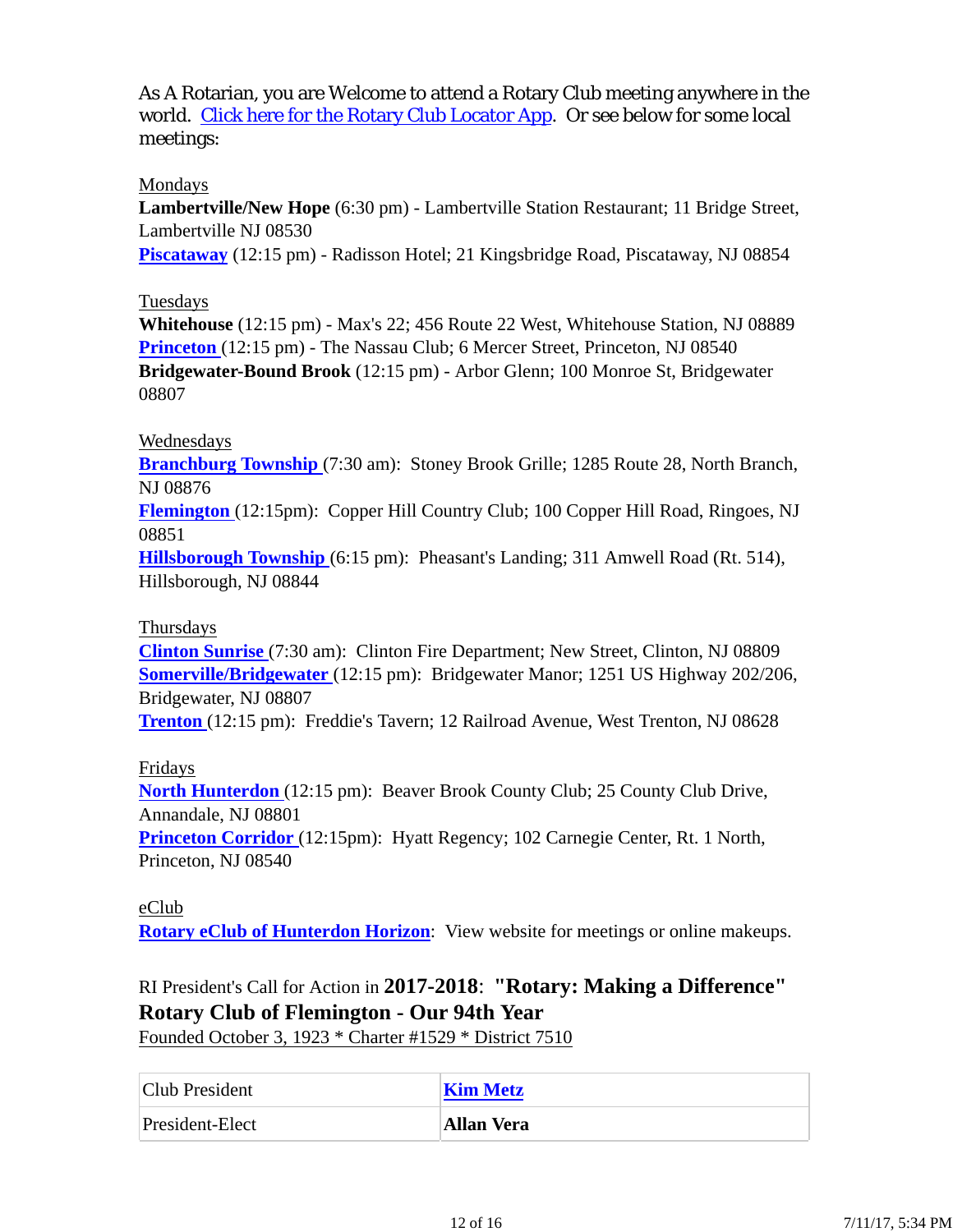| Secretary                                                    | <b>Kyle Fogarty</b>                                           |  |  |
|--------------------------------------------------------------|---------------------------------------------------------------|--|--|
| Treasurer, General                                           | <b>Nik Kritharis</b>                                          |  |  |
| Treasurer, Lunch                                             | <b>Michael Goodwin</b>                                        |  |  |
| <b>Board Member</b>                                          | <b>D.J. Wright</b> (immediate Past-President)                 |  |  |
| <b>Board Member</b>                                          | <b>Sandy Clark</b>                                            |  |  |
| <b>Board Member</b>                                          | <b>Joe Ziegler</b>                                            |  |  |
| Sergeant-at-Arms                                             | <b>Ken Skowronek</b>                                          |  |  |
| R.I. President                                               | <b>Ian H.S. Riseley</b> (Sandringham, Victoria,<br>Australia) |  |  |
| District Governor (DG)                                       | <b>Bob Zeglarski</b> (Roselle-Rosselle Park)                  |  |  |
| District Governor Elect (DGE)                                | <b>John Shockley</b> (Hillsborough)                           |  |  |
| District Governor Nomimee (DGN)                              | <b>Ann Walko</b> (Watchung-Warren)                            |  |  |
| <b>Assistant District Governor (ADG)</b>                     | <b>Albert Varga</b> (Lambertville-New Hope)                   |  |  |
| Club Meetings: Wednesday, 12:15 pm, Copper Hill Country Club |                                                               |  |  |

100 Copper Hill Road, Ringoes 08551





**MISSION STATEMENT:** The mission of Rotary International is to assist and guide Rotarians and Rotary clubs to accomplish the Object of Rotary to ensure Rotary's continuing relevance and to help build a better world, emphasizing service activities by individuals and groups that enhance the quality of life and human dignity, encouraging high ethical standards, and creating greater understanding among all people to advance the search for peace in the world.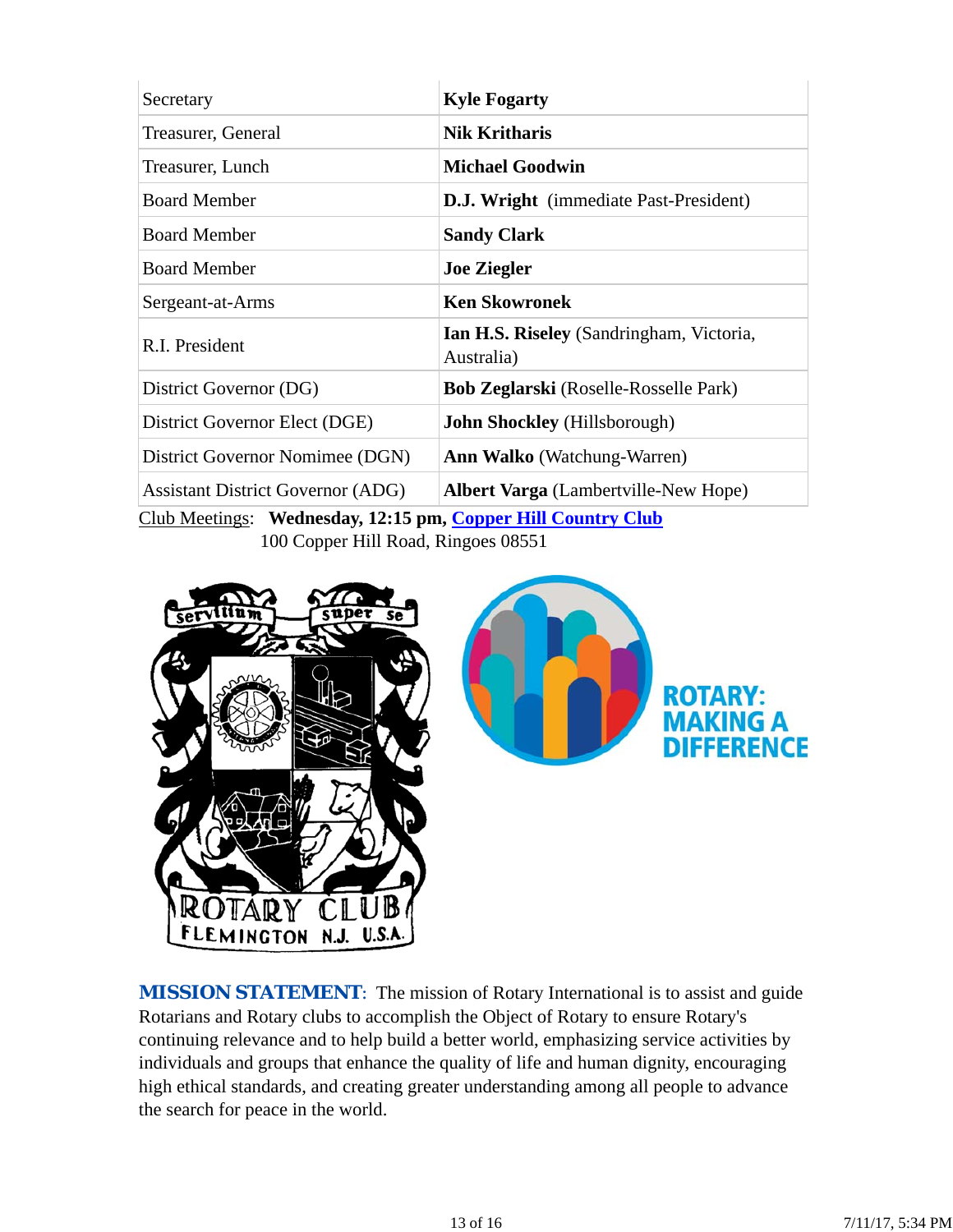**THE OBJECT OF ROTARY:** The object of Rotary is to encourage and foster the ideal of service as a basis of worthy enterprise and, in particular, to encourage and foster:

**1st**: The development of acquaintance as an opportunity for service;

**2nd**: High ethical standards in business and professions, the recognition of the worthiness of all useful occupations, and the dignifying of each Rotarian's occupation as an opportunity to serve society;

**3rd**: The application of the ideal of service in each Rotarian's personal, business and community life;

**4th**: The advancement of international understanding, goodwill, and peace through a world fellowship of business and professional persons united in the ideal of service.

**THE 4-WAY TEST:** "Of the things we think, say or do:

**1st**: Is it the Truth?

2<sup>nd</sup>: Is it Fair to all concerned?

**3rd**: Will it build goodwill and better friendships?

**4th**: Will it be beneficial to all concerned?"

# *ROTARY's AVENUE'S OF SERVICE*:

**1)** Through **Club Service**, we have fun, build lasting friendships, and make sure that our club runs well.

**2)** Through **Vocational Service**, we volunteer our professional skills to serve others and promote integrity in everything we do.

**3)** Through **Community Service**, we address local needs and work with our community to bring lasting improvements.

**4)** Through **International Service**, we meet humanitarian needs around the globe and promote world understanding and peace.

**5)** Through **Youth Service**, we work with young people to help them become the next generation of leaders, visionaries, and peacemakers.

# **2017-2018 CLUB MEMBER ROSTER**

**Rotary Club of Flemington, NJ**

Current Number of Members: 41

| <b>Rotarian</b>             | <b>Member Since</b> | <b>Classification</b>           |
|-----------------------------|---------------------|---------------------------------|
| Black, Bruce B.             | 2007                | <b>Health and Fitness</b>       |
| Bohler, Herbert C. (Herb)   | 1977                | <b>Specialty Advertising</b>    |
| Boynton, Adam               | 2016                | <b>Church / Social Services</b> |
| Chittenden, Robert L. (Bob) | 2003                | M.E.F.P. Consulting Engineering |
| Clark, Arthur L. (Sandy)    | 1987                | Printing                        |
| Davidson, James G. (Jim)    | 2002                | <b>Rubber Products</b>          |
| del Campo, Ann              | 2016                | Scientist & Farmer              |
| <b>Durland, Dianne</b>      | 2017                | <b>Community Banking</b>        |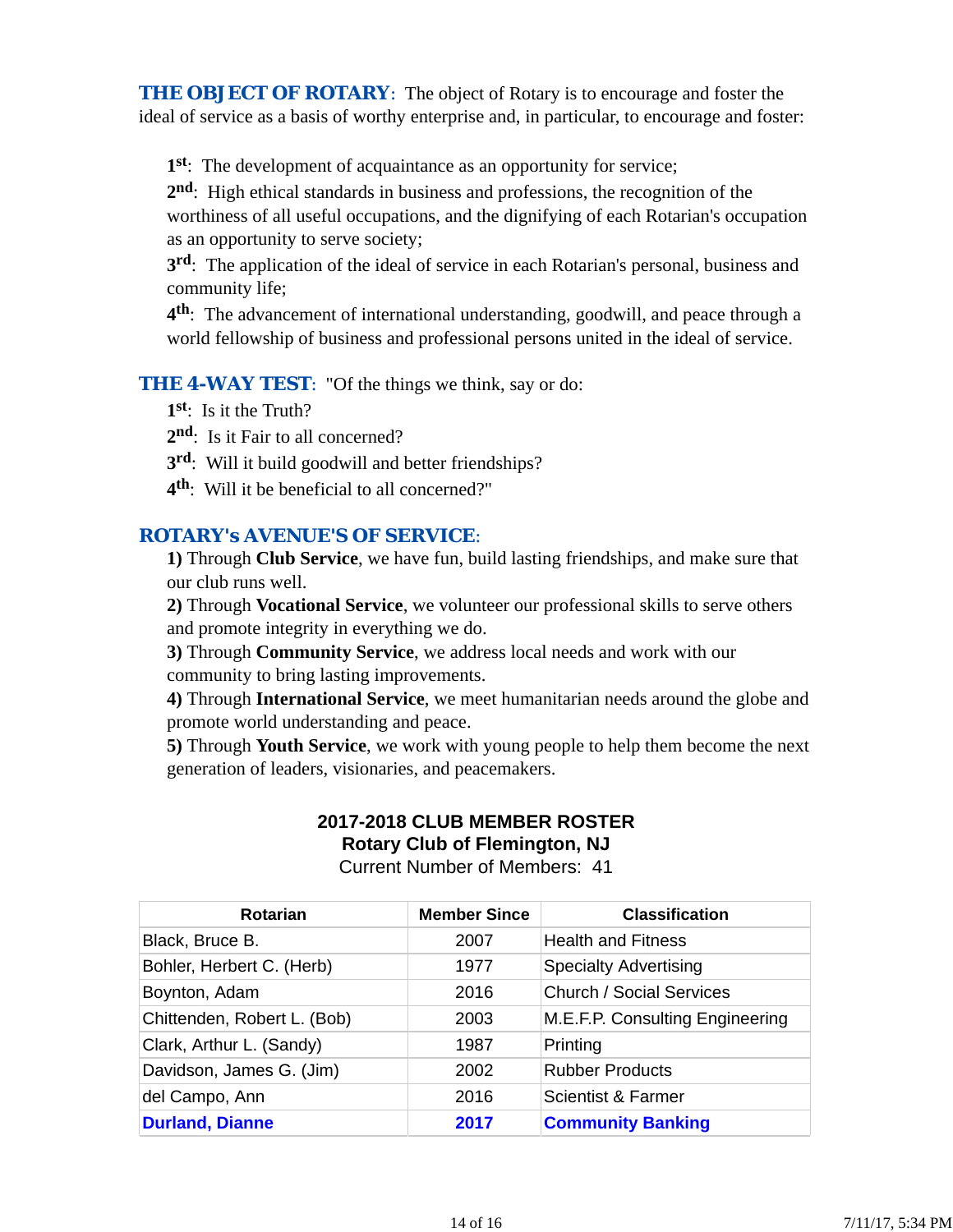| Ferrari, Frederick J. (Fred)      | 1964 | Orthodontia                       |
|-----------------------------------|------|-----------------------------------|
| Fisher, Charles H. (Charlie)      | 1961 | <b>Funeral Services</b>           |
| Fisher, Thomas H. (Tom)           | 2012 | Property & Casualty Insurance     |
| <b>Fogarty, Kyle M.</b>           | 2017 | <b>Financial Advisor</b>          |
| Goodwin, Michael S.               | 2016 | Youth Development                 |
| Harrison, Jeffrey (Jeff)          | 1996 | Psychotherapy                     |
| <b>Hyatt, Frederic D. (Fred)</b>  | 2017 | <b>Retired - Aerospace</b>        |
| Kamnitsis, Christopher P. (Chris) | 2001 | <b>Financial Planning</b>         |
| Kritharis, Nikolaos (Nik)         | 2016 | Dentistry                         |
| Liebross, Ira                     | 1997 | <b>Family Medicine</b>            |
| Loew, Darren                      | 2002 | <b>Orthodontics</b>               |
| Martin, Teresa (Terry)            | 1993 | Solid Waste/Recycling             |
| Mazujian, Harry                   | 2004 | Clergy                            |
| McWilliams, Nancy                 | 1992 | Psychotherapy                     |
| Metz, Kim                         | 2007 | <b>Technical Education</b>        |
| Muller, George D.                 | 1964 | <b>Cut Glass Manufacturing</b>    |
| Newland, Robert D. (Bob)          | 1998 | Insurance                         |
| Ownes, Terry M.                   | 1987 | <b>Floor Covering</b>             |
| Phelan, Christopher J. (Chris)    | 2009 | <b>Chamber Of Commerce</b>        |
| Randolph, R. Wayne                | 1982 | <b>Veterinary Medicine</b>        |
| Ruberto, Johanna S.               | 2016 | <b>High School Administration</b> |
| Schaible, R. Michael (Mick)       | 1998 | <b>Appraisal Services</b>         |
| Skowronek, Kenneth J. (Ken)       | 1994 | <b>Family Law</b>                 |
| Sollner, Richard F. (Dick)        | 1962 | Air Transportation                |
| Stothoff, Richard H. (Dick)       | 1966 | <b>Sanitary Engineering</b>       |
| Vera, Allan S.                    | 2016 | <b>Investment Advisor</b>         |
| Widico, Karen A.                  | 1997 | <b>Public Health Services</b>     |
| Williams, Gwen                    | 1991 | Purchasing/Manufacturing          |
| Wise, Robert (Bob)                | 1992 | <b>Hospital Administration</b>    |
| Woske, Harry                      | 1977 | Cardiology                        |
| Wright, Daniel J. (D.J.)          | 2003 | <b>Funeral Services</b>           |
| Ziegler, Joseph E. (Joe)          | 1988 | <b>Investment Advisor</b>         |
| Zullo, John J. (Johnnie)          | 1987 | <b>Chemical Engineering</b>       |